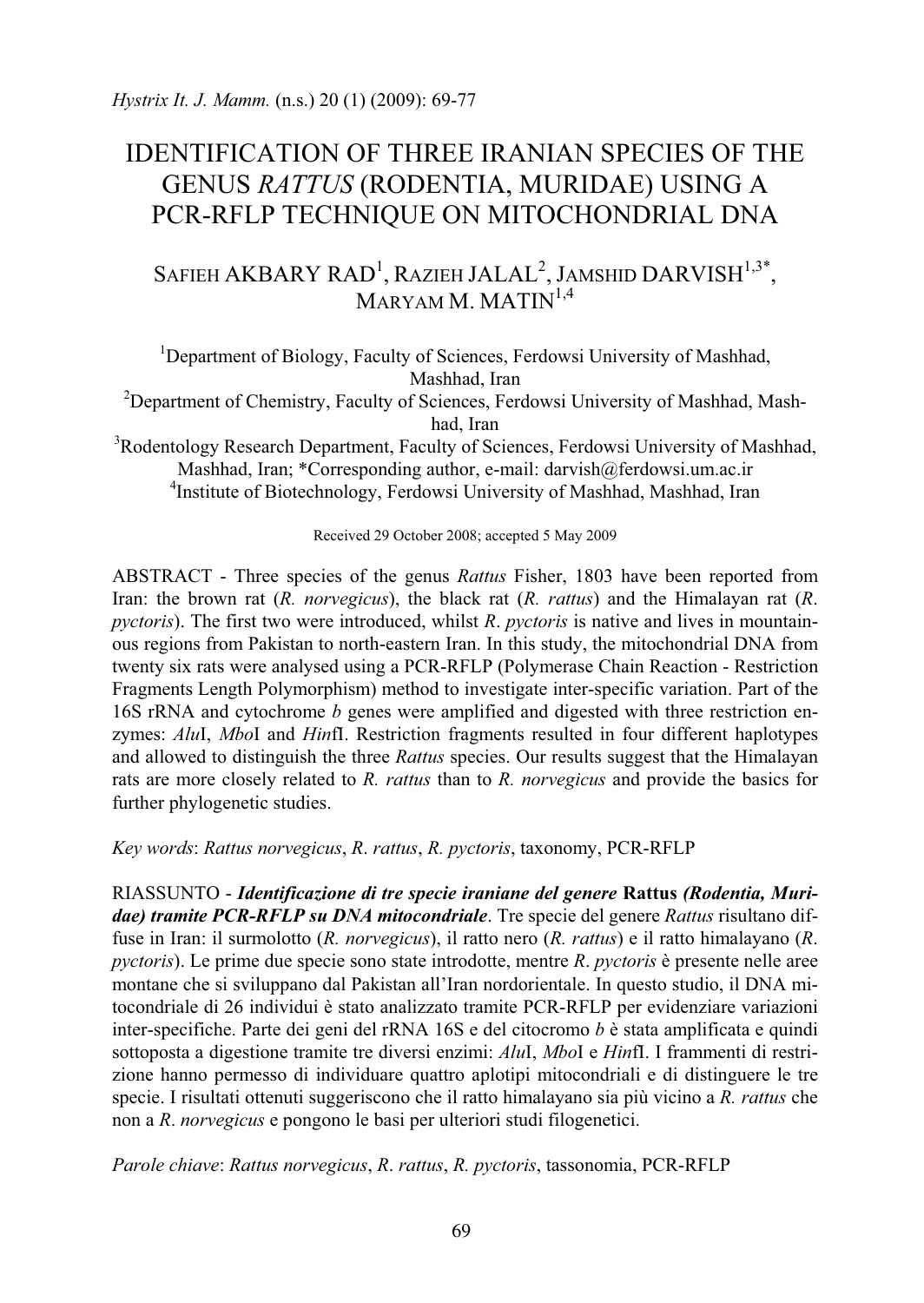## **INTRODUCTION**

Three species of the genus *Rattus* (Fisher, 1803) have been reported from Iran: the brown rat (*R. norvegicus*), the black rat (*R. rattus*) and the Himalayan rat (*R*. *pyctoris*; Fig. 1). The first two have a worldwide distribution, inhabiting also urban areas as pest species. Although *R. rattus* remains have been reported from Pleistocene deposits in western Iran (Hashemi *et al.,* 2006), the black rat has only recently been transported by ship from south-east Asia to the Persian Gulf and has successively spread in this region, especially on the Iranian border and in Mangrove woods near Bandar Abbas and Gheshm. During the  $19<sup>th</sup>$  century, human activities also favoured its expansion into Shiraz, Esphahan and Tehran, and more recently the species has also been reported from the coasts of the Caspian Sea (Misonne, 1959). The brown rat has also moved from central Asia to the border of the Caspian Sea and to Gorgan and Rasht cities in the north. It has also been unintentionally introduced to

Tehran and Tabriz in the north-west, while recently, it has been transported by train to Mashhad, in the north-east of Iran (Etemad, 1978; Panteleyev, 1998; Darvish *et al*., 2006). The Himalayan rat lives in mountainous regions, from Pakistan and Himalaya to Afghanistan and the north-east of Iran (Etemad, 1978; Ziaee, 1996; Seyed Mousavi *et al*., 2001). It has never been found in urban regions of Iran. It has been recently reported from the northeastern part of Kerman province, and included in the same group of *R. norvegicus* (Musser and Carleton, 2005).

*R. norvegicus* differs from the two other species in having the tail shorter than body-length and short ears (Yigit *et al*., 1998); also its skull is distinctly different from those of *R. rattus* and *R. pyctoris* (Kayvanfar, in press). *R. norvegicus* has brown dorsal hair, while the dorsal fur of black rats from Shiraz and Mangrove forests is lighter than that of *R. norvegicus* (Kayvanfar, in press).

*R. rattus* and *R. pyctoris* are, however,



Figure 1 - Distribution of the genus *Rattus* in Iran.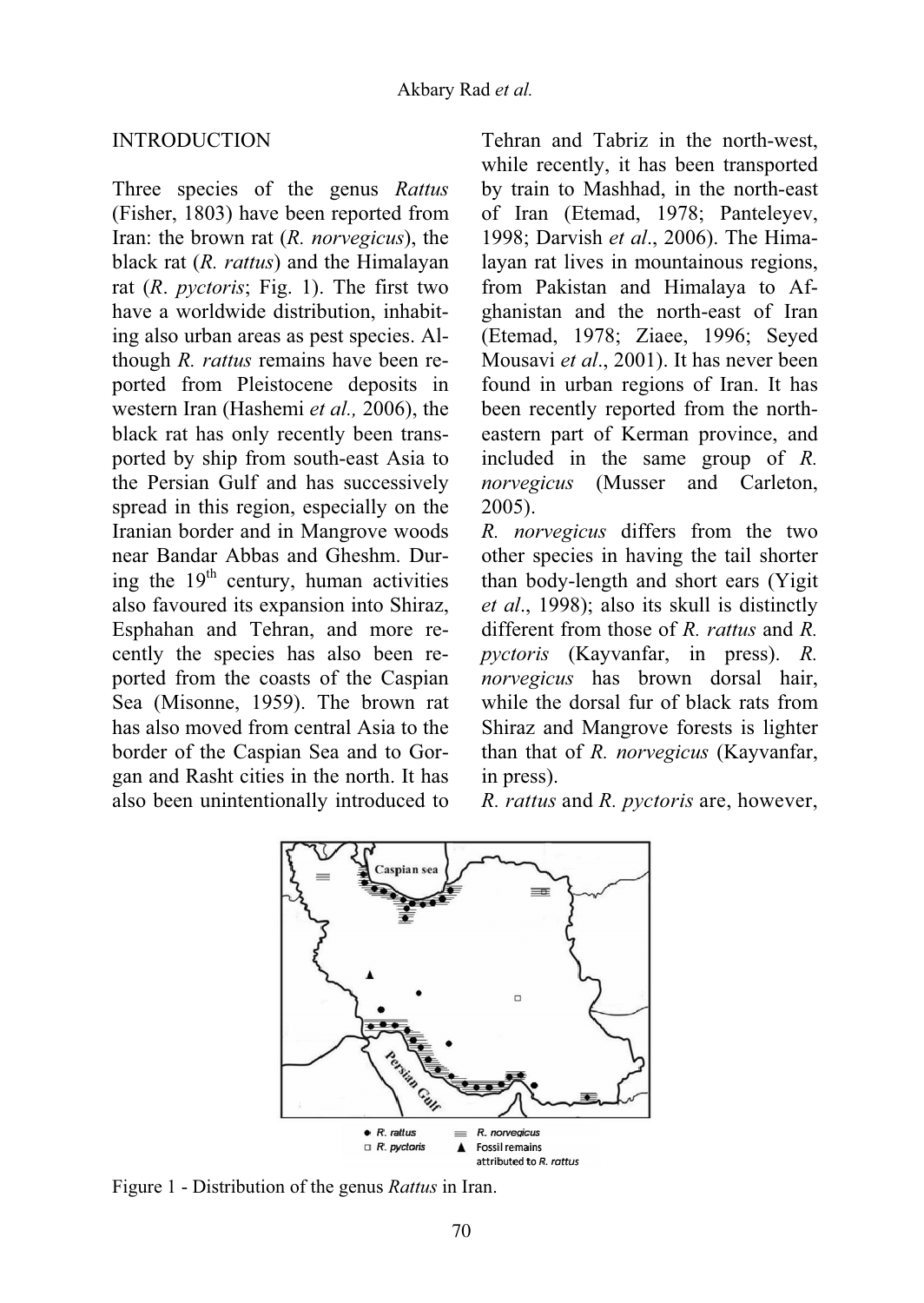very similar in both external morphology and skull. *R. pyctoris* has a shaggy, dense fur, six pairs of teats and a reduced antrolabial cusp (t3) relative to two adjacent cusps forming the anterior lamina (Musser and Carleton, 2005).

Karyological studies have shown that brown and Himalayan rats have 42 chromosomes, whilst in the black rat 2n  $= 38$  (Kayvanfar, in press).

While morphologic, morphometric and karyologic studies have been carried out on Iranian rats by different investigators (Etemad, 1978; Kayvanfar, in press), until now no molecular studies have been attempted to answer the questions concerning the origin and radiation of Iranian rats and the taxonomic status of both the Mangrove rat populations of the Persian Gulf and those of the mountain rat in northeastern Iran. Mitochondrial genes are important tools for the investigation of taxonomic status and phylogeography of different populations, especially for those with similar morphological phenons (Mayr and Ashlock, 2001; Rokas *et al*., 2003). In this study, mitochondrial DNA was analysed to determine the interspecific variability of Iranian *Rattus* species.

## METHODS

The mtDNA of one laboratory rat (*R. norvegicus* strain wistar) and 25 wild rats from seven localities in Iran and Armenia (Table 1) was analysed.

From each rat, both liver and femur muscle were isolated and preserved in 98% ethanol. Genomic DNA was then extracted from 0.01-0.02 g of the tissues (Genetbio, Korea) and used as template for the amplification of both 16S rRNA (590 bps) and cytochrome *b* genes (1242 bps). A region of the DNA encoding 16S rRNA was amplified using two slightly modified primers, L2510 and H5080 (Palumbi *et al*., 1991; see also Klossa-Kilia *et al*., 2001), while the complete cytochrome *b* was amplified by two modified primers, L7 and H6 (Montgelard *et al*., 2002) (Table 2).

Amplification of cytochrome *b* was carried out in a Primus 96 thermal cycler with an initial denaturation step at 94°C for 2 min., followed by 35 cycles of 45s at 94°C, 45s at 50°C and 90s at 68°C, with a final extension time of 10 min. at 68°C (Chevret *et al*., 2005). For the 16S rRNA mtDNA segment, amplification conditions were as fol-

Table 1 - Number of analysed samples (N) and locality of collection for each *Rattus* species.

| Species       | N | Sampling station        | Geographic coordinates        | Elevation<br>(m a.s.l.)  |
|---------------|---|-------------------------|-------------------------------|--------------------------|
| R. norvegicus | 9 | Railway of Mashhad      | 36°17'N 59°36'E               | 970                      |
| R. norvegicus | 6 | Shahre rey, Tehran      | 35°34'N 51°26'E               | 1191                     |
| R. norvegicus |   | Armenia                 | $40^{\circ}$ N $45^{\circ}$ E | $\overline{\phantom{a}}$ |
| R. pyctoris   | 3 | Noghondar               | 36°22′23″N 59°17′35″E         | 1400                     |
| R. rattus     |   | <b>Shiraz</b>           | 29°36'N 52°32'E               | 1600                     |
| R. rattus     | 4 | Minab, mangrove forest  | 27°07'04"N 56°53'41"E         | 5                        |
| R. norvegicus |   | Train Semnan to Mashhad |                               |                          |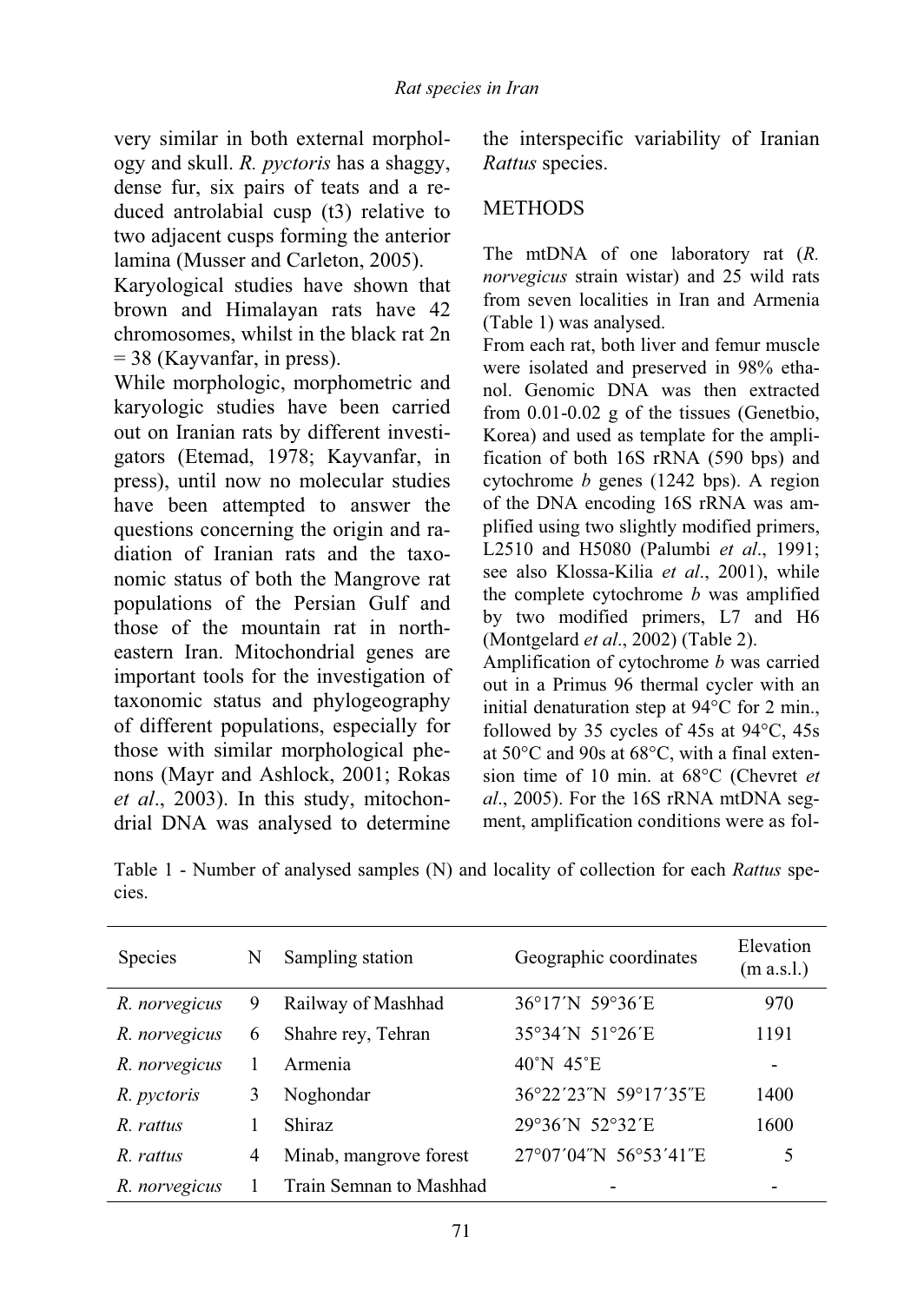| Primer            | Sequence                        | References                      |  |
|-------------------|---------------------------------|---------------------------------|--|
| L <sub>2510</sub> | 5'-CGCCTGTTTACCAAAAACAT-3'      |                                 |  |
| H <sub>5080</sub> | 5'-CCGGTCTGAACTCAGATCACGT-3'    | Palumbi et al., 1991            |  |
| L7                | 5'-ACTAATGACATGAAAAATCATCGTT-3' |                                 |  |
| H6                | 5'-TCTTCATTTTTGGTTTACAAGAC-3'   | Montgelard <i>et al.</i> , 2002 |  |

Table 2 - Sequences of the primers used for PCRs.

lows: one preliminary denaturation step at 94°C for 5 min., followed by 35 cycles of 60s at 94°C, 60s at 50°C and 90s at 72°C, and final extension at 72°C for 5 min. (Klossa-Kilia *et al*., 2001).

Each PCR product was then digested by three restriction enzymes; *Mbo*I, *Alu*I and *Hin*fI (Fermentas). The reactions were incubated at 37°C for 3-4 h for complete digestion. The results were analysed by electrophoresis on either 1% or 1.5% agarose gels or 12% polyacrylamide gels, and the resulting patterns were compared among different species.

The rate of differentiation of the amplified and digested fragments from different samples was assessed by the software Popgen (Population Genetics Analysis, 32-bit version). A dendrogram based on Nei's genetic distance (1978) was constructed and organized with the aid of Treeview.

#### RESULTS AND DISCUSSION

The mammalian mitochondrial DNA is a 16-17 kb double-stranded circular DNA molecule, characterized by its low-molecular mass, simple structure, high evolution rate and maternal inheritance (Schlick *et al*., 2006). On average, each somatic cell has 100-500 mitochondria, and each mitochondrion has 1-15 mtDNA molecules. Because of its high sensitivity to damage and its low ability to repair lesions, the rate of sequence evolution in mtDNA is 10-20 times higher than that in the nuclear ge-



Figure 2. - Restriction patterns of 16S rRNA on agarose and polyacrylamide gels. (a: *Alu*I cleavage pattern on 1% agarose gel; b: *Hin*fI cleavage pattern on 1.5% agarose gel; c: *Mbo*I cleavage pattern on 12% polyacrylamide gel. 1: *R. norvegicus* from Armenia; 2: *R. norvegicus* from Iran; 3, 4: *R. pyctoris*; 5, 6: *R. rattus*; P: undigested PCR product; S: 100 bps size marker).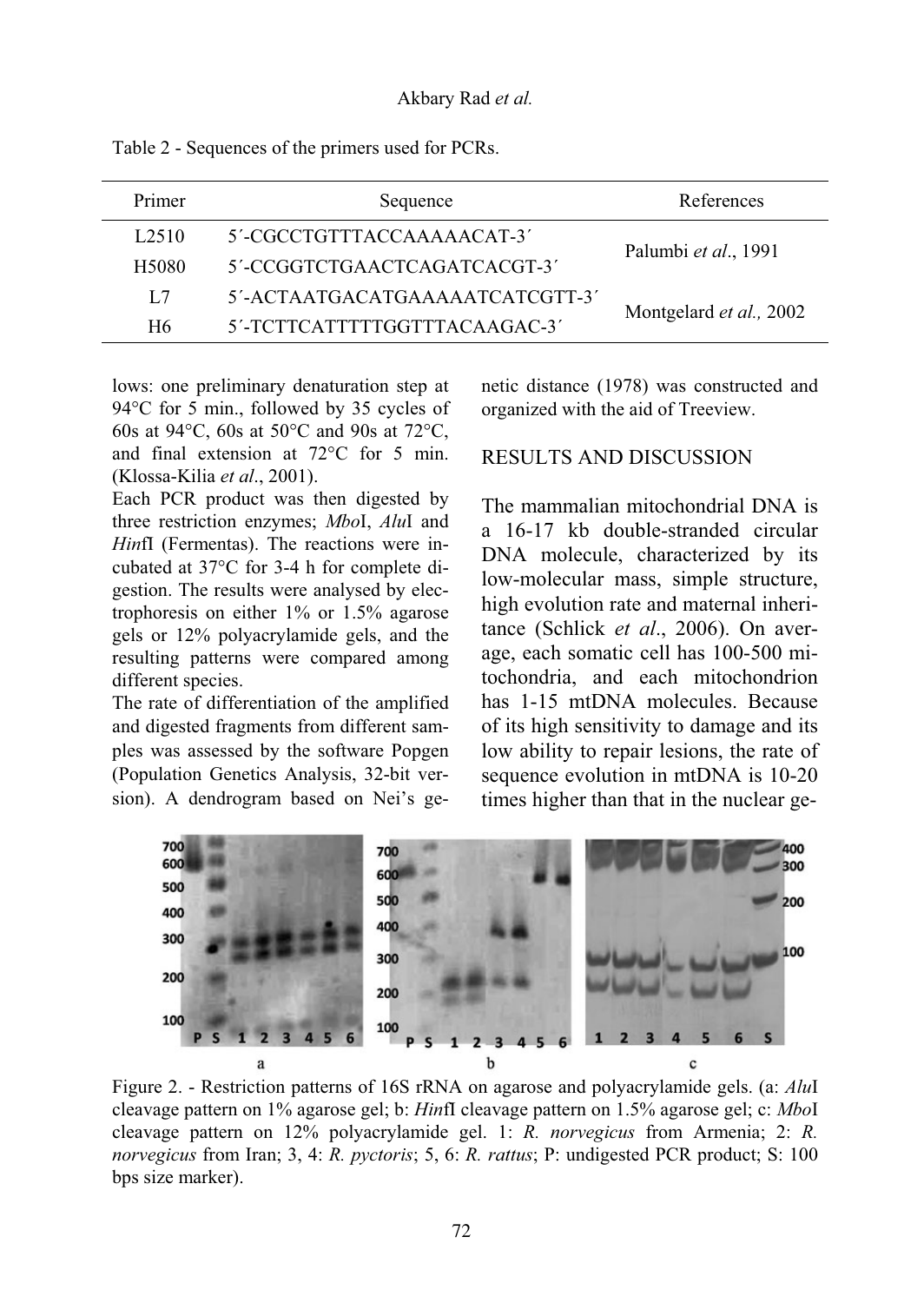

Figure 3 - Restriction patterns of cytochrome *b* on 1% agarose gel (a: *Alu*I cleavage pattern; b: *Hin*fI; c: *Mbo*I; 1: *R. norvegicus* from Armenia; 2: *R. norvegicus* from Iran; 3, 4: *R. pyctoris*; 5, 6: *R. rattus*; P: PCR product; S: 100 bps size marker).

nome and, consequently, any two mtDNA genomes may differ in 10-66 nucleotides (Dai *et al*., 2005). In this study, restriction morphs (Fig. 2 and 3) were analysed for all 26 samples. Tables 3 and 4 show the four haplotypes - H01, H02, H03 and H04 -, that were generated by the three restriction enzymes.

Studies on mtDNA using RFLP techniques revealed the presence of 4 groups and 4 subgroups for brown rats and 5 groups and 3 subgroups for black rats (Brown and Simpson, 1981). Hilsdorf and Krieger (1999) also studied the mtDNA of laboratory rats and found 4 different groups using the same method.

The digestion of amplified regions of 16S rRNA gene with *Hin*fI, and cytochrome *b* with *Hin*fI and *Alu*I, differentiated the three species. Cytochrome *b* treated with *Alu*I distinguished between *R. norvegicus* from Iran and Armenia, while the use of *Mbo*I allowed to separate *R. norvegicus* from *R. rattus* and *R. pyctoris* (Table 3).

No difference emerged between the restriction patterns for brown rats from Tehran and Mashhad (Fig. 2 and 3). Also the laboratory rat did not show any difference with commensally wild brown rats, except for the only sample from Armenia (H02), which differed from the Iranian *R. norvegicus* (H01).

The genetic distance between these two haplotypes was 0.18, while both resulted in distinct separation from the other two species (1.098). The general lack of intraspecific variability might be explained by the low mutation rate of the markers (about 0.02 mutations per site per one million years for cytochrome b and rRNA genes of laboratory mice; Goios *et al*., 2007), which probably is not able to highlight the intraspecific variability of recently diverged populations. The application of the RFLP method on a more variable marker, such as the mitochondrial control region, could provide more reliable information (Robins *et al*., 2008).

The genetic distance between *R. pyctoris* and *R. rattus* (H03 and H04)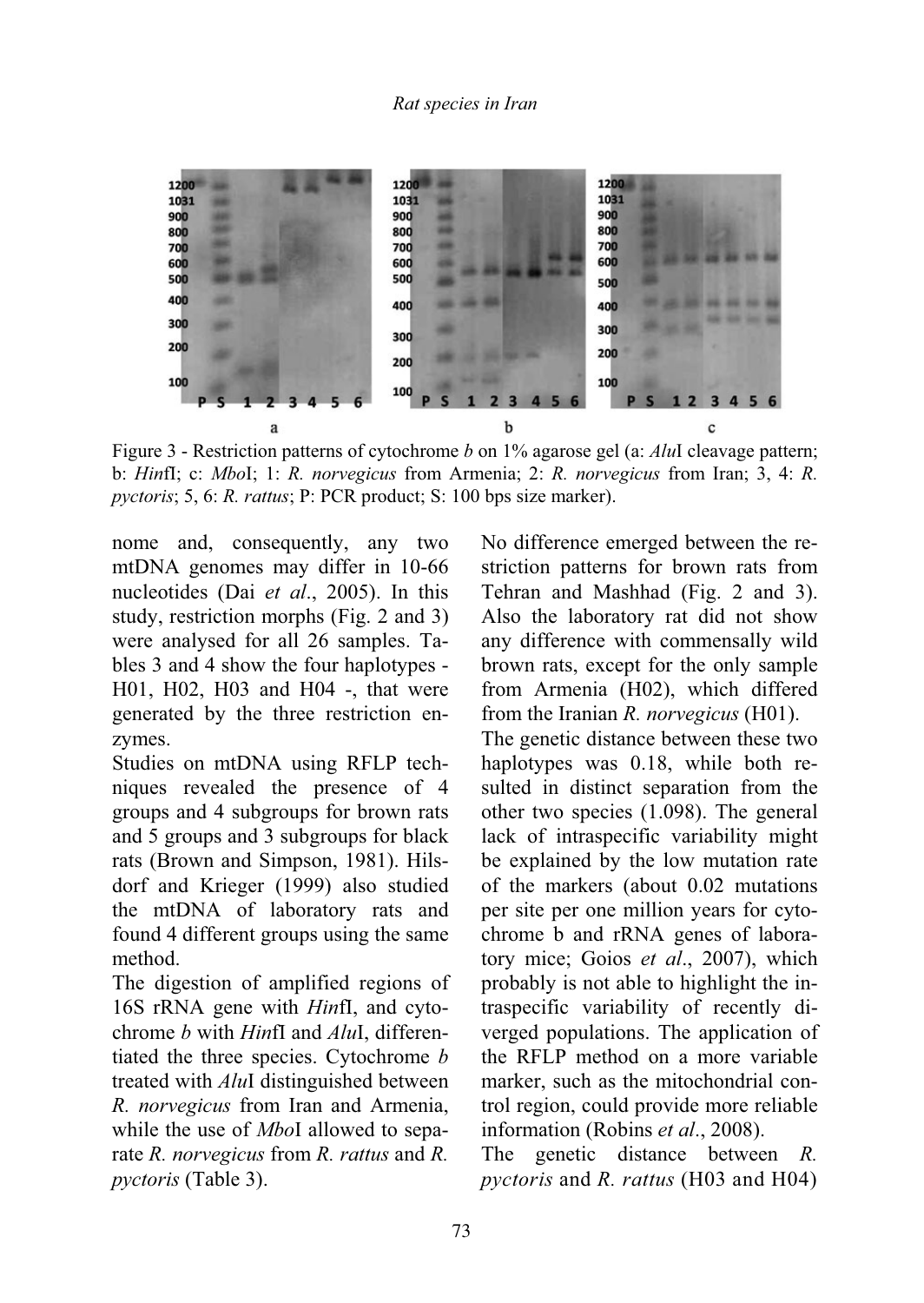## Akbary Rad *et al.*

|               |                         | 16S rRNA     |                  | Cytochrome b |                  |                  |                  |
|---------------|-------------------------|--------------|------------------|--------------|------------------|------------------|------------------|
|               |                         | Enzymes      |                  |              |                  |                  |                  |
| Species       | ID num-<br>bers         | $Alu$ I      | HintI            | Mbol         | AluI             | HintI            | Mbol             |
|               | 1                       | $\mathbf{A}$ | $\mathbf{A}$     | $\mathbf{A}$ | $\mathbf{A}$     | $\mathbf{A}$     | A                |
|               | $\overline{2}$          | $\mathbf{A}$ | $\mathbf{A}$     | $\mathbf{A}$ | $\mathbf{A}$     | $\mathbf{A}$     | $\mathbf{A}$     |
|               | 3                       | A            | A                | A            | A                | A                | A                |
|               | $\overline{\mathbf{4}}$ | A            | $\mathbf{A}$     | A            | A                | A                | A                |
|               | 5                       | A            | A                | A            | A                | A                | A                |
|               | 6                       | $\mathbf{A}$ | $\mathbf{A}$     | A            | A                | A                | $\mathbf{A}$     |
|               | 7                       | A            | A                | A            | A                | A                | A                |
|               | 8                       | A            | A                | A            | A                | A                | A                |
|               | 9                       | A            | A                | A            | A                | A                | A                |
| R. norvegicus | 10                      | A            | $\mathbf{A}$     | A            | A                | $\mathbf{A}$     | $\mathbf{A}$     |
|               | 11                      | A            | A                | A            | A                | A                | A                |
|               | 12                      | A            | $\mathbf{A}$     | A            | A                | A                | A                |
|               | 13                      | A            | A                | A            | A                | A                | A                |
|               | 14                      | A            | A                | A            | A                | A                | A                |
|               | 15                      | $\mathbf{A}$ | $\mathbf{A}$     | A            | A                | A                | A                |
|               | 20                      | A            | A                | A            | A                | A                | A                |
|               | $24*$                   | A            | A                | A            | D                | A                | A                |
|               | $26**$                  | A            | A                | A            | $\boldsymbol{A}$ | $\boldsymbol{A}$ | $\boldsymbol{A}$ |
| R. pyctoris   | 16                      | $\mathbf{A}$ | $\boldsymbol{B}$ | $\mathbf{A}$ | $\boldsymbol{B}$ | $\, {\bf B}$     | B                |
|               | 17                      | A            | $\overline{B}$   | A            | $\overline{B}$   | $\, {\bf B}$     | $\overline{B}$   |
|               | 18                      | A            | B                | A            | B                | $\, {\bf B}$     | $\mathbf B$      |
|               | 19                      | $\mathbf{A}$ | $\mathcal{C}$    | A            | $\mathcal{C}$    | $\mathcal{C}$    | $\mathbf B$      |
|               | 21                      | A            | C                | A            | $\mathcal{C}$    | $\mathcal{C}$    | $\boldsymbol{B}$ |
| R. rattus     | 22                      | A            | $\mathcal{C}$    | A            | $\mathcal{C}$    | $\mathcal{C}$    | $\boldsymbol{B}$ |
|               | 23                      | A            | $\mathcal{C}$    | A            | $\mathcal{C}$    | $\overline{C}$   | B                |
|               | 25                      | A            | $\mathcal{C}$    | A            | $\overline{C}$   | $\mathcal{C}$    | B                |

Table 3 - Restriction patterns and haplotypes produced by *Alu*I, *Hin*fI and *Mbo*I (\*brown rat from Armenia; \*\**R. norvegicus* strain wistar).

Table 4 - The four mtDNA haplotypes identified from the 26 analysed samples (\*brown rat from Armenia; \*\**R. norvegicus* strain wistar).

| Code             | Haplotype<br>ID numbers |                                                                                | <b>Species</b> |
|------------------|-------------------------|--------------------------------------------------------------------------------|----------------|
| H <sub>01</sub>  |                         | AAAAAA 1, 2, 3, 4, 5, 6, 7, 8, 9, 10, 11, 12, 13, 14, 15, 20, 26 <sup>**</sup> | R. norvegicus  |
| H <sub>02</sub>  | AAADAA                  | $24*$                                                                          | R. norvegicus  |
| H <sub>0</sub> 3 | ABABBB                  | 16, 17, 18                                                                     | R. pyctoris    |
| H <sub>04</sub>  | <b>ACACCB</b>           | 19, 21, 22, 23, 25                                                             | R. rattus      |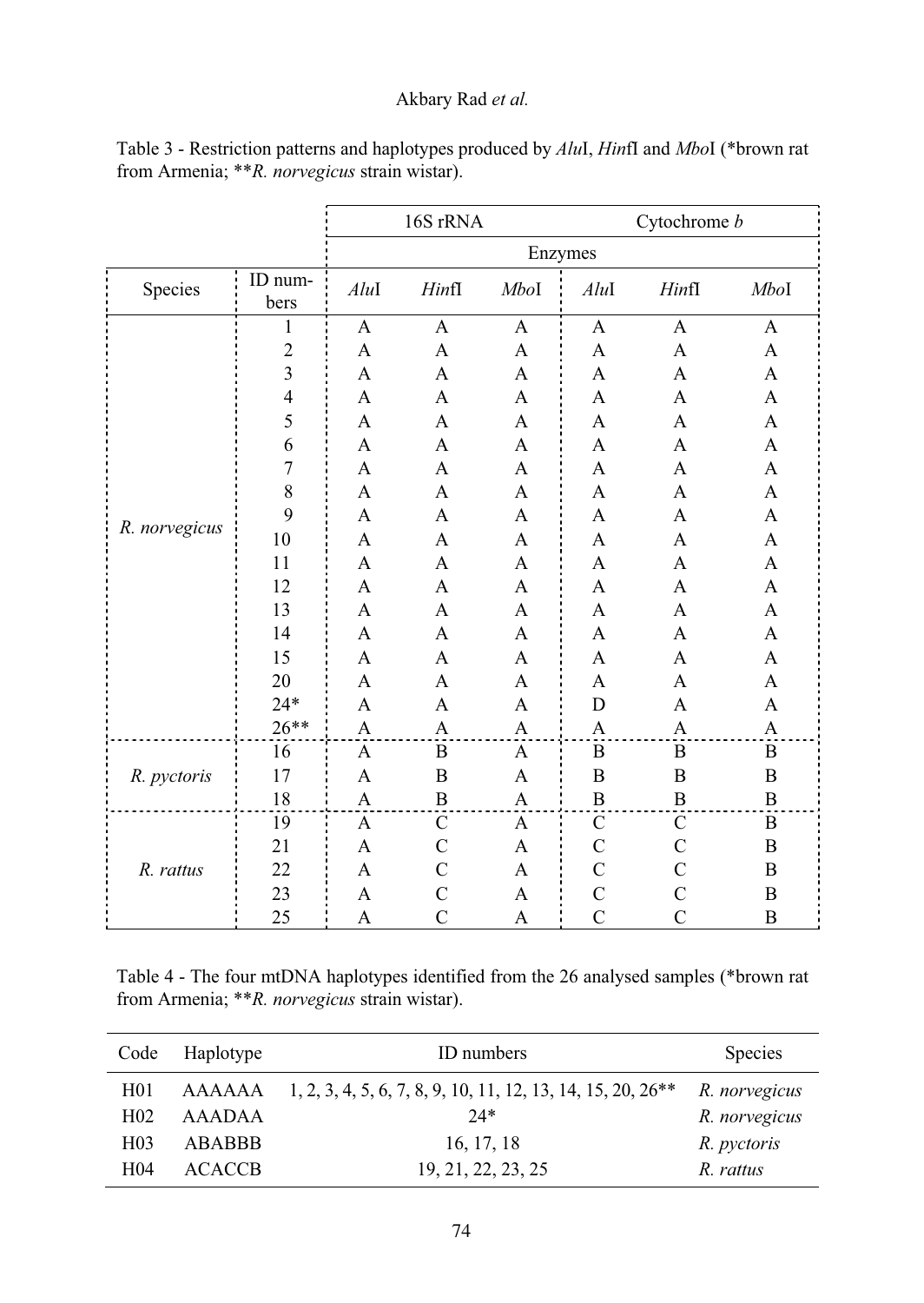| Code            | H <sub>01</sub> | H <sub>02</sub> | H <sub>03</sub> | H <sub>04</sub> |
|-----------------|-----------------|-----------------|-----------------|-----------------|
| H <sub>01</sub> | $\ast$          | 0.1823          | 1.0986          | 1.0986          |
| H <sub>02</sub> | 0.1823          | *               | 1.0986          | 1.0986          |
| H <sub>03</sub> | 1.0986          | 1.0986          | $\ast$          | 0.6931          |
| H04             | 1.0986          | 1.0986          | 0.6931          | $\ast$          |

Table 5 - Nei's genetic distance between the four haplotypes.



Figure 4 - Dendrogram of the genetic distances between the four haplotypes.

was 0.69 (Table 5), suggesting, contrary to the results of Musser and Carleton (2005), that *R. pyctoris* is more closely related to *R. rattus* than *R. norvegicus* (Fig. 4); the ongoing sequencing of the amplified fragments will provide further useful information. Although the analyses have to be extended to a higher number of samples, our initial results demonstrate that the species of genus *Rattus* from the Iranian plateau need further phylogenetic studies to better highlight their origin and taxonomic status.

#### ACKNOWLEDGEMENTS

The authors would like to thank Mr. Siahsarvi, Miss. Shahi and Mrs. Keyvanfar for their great help in collecting the samples.

#### REFERENCES

- Brown G.G. and Simpson M.V. 1981. Intra- and interspecific variation of the mitochondrial genome in *Rattus norvegicus* and *Rattus rattus*: restriction enzyme analysis of variant mitochondrial DNA molecules and their evolutionary relationship*. Genetics*, 97: 125-143.
- Chevret P., Veyrunes F. and Britton-Davidian J. 2005. Molecular phylogeny of the genus *Mus* (Rodentia: Muridae) based on mitochondrial and nuclear data. *Biol. J. Linn. Soc*., 84: 417-427.
- Dai J., Min J., Xiao Y., Lei X., Shen W. and Wei H. 2005. The absence of mi-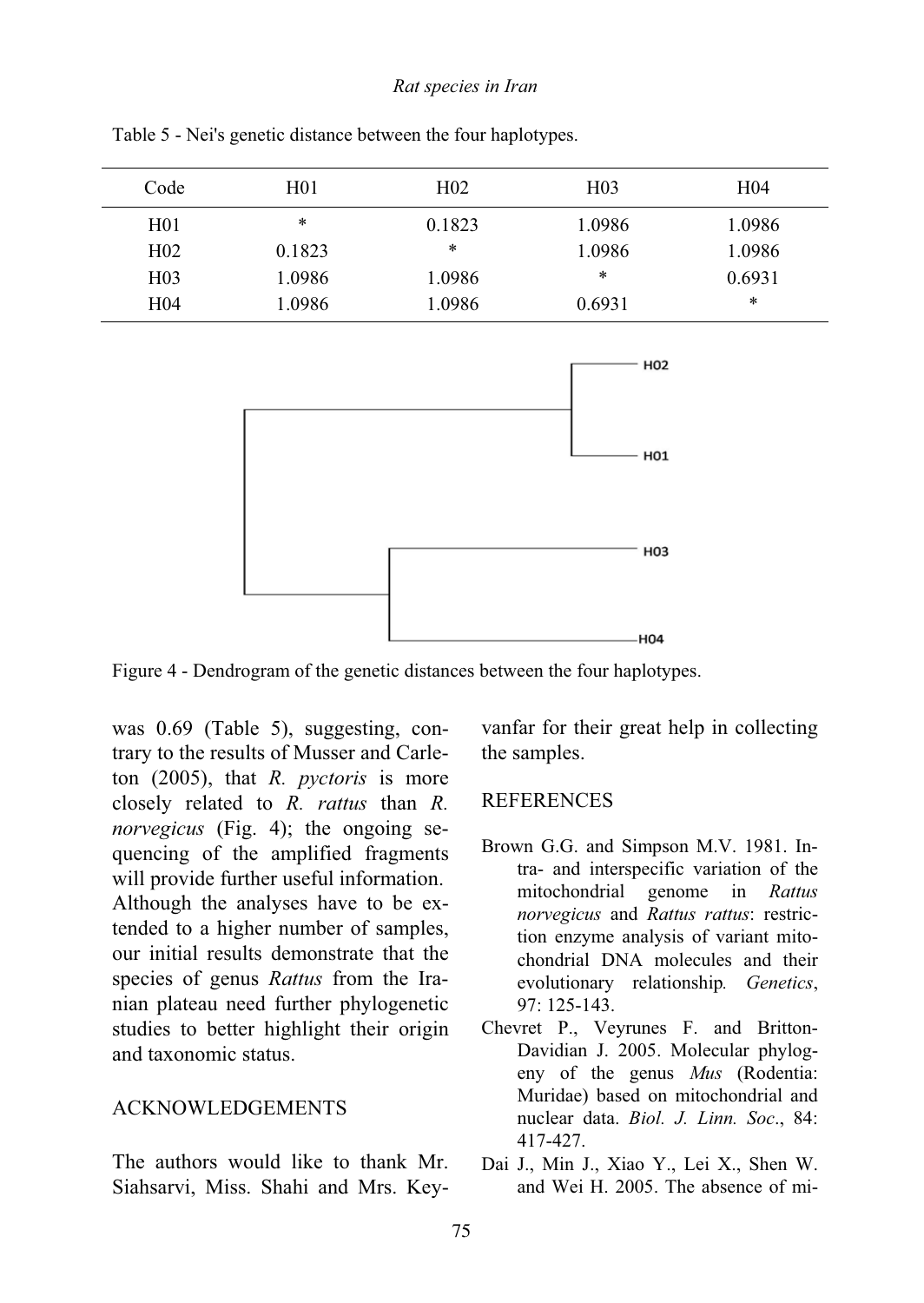tochondrial DNA diversity among common laboratory inbred mouse strains. *J. Exp. Biol*., 208: 4445-4450.

- Darvish J., Siahsarvie R., Mirshamsi O., Kayvanfar N., Hashemi N. and Sadeghie Shakib F. 2006. Diversity of the rodent of northeastern Iran. *Iranian J. of Animal Biosystematics*, 2(1): 57- 76.
- Etemad E. 1978. Mammals of Iran; Vol. I: Rodents and key to their identification. National society of natural sources and human environmental protection Publications, Tehran.
- Goios A., Pereira L., Bogue M., Macaulay V. and Amorim A. 2007. mtDNA phylogeny and evolution of laboratory mouse strains. *Genome Res.*, 17(3): 293–298.
- Hashemi N., Darvish J., Mashkur M and Biglari F. 2006. Rodents and Lagomorphs remains from late Pleistocene and early Holocene caves and rochshelter sites in the Zagros region, Iran. *Iranian J. of Animal Biosystematics*, 2(1): 25-33.
- Hilsdorf A. and Krieger J. 1999. Characterization of six rat strains (*Rattus norvegicus*) by mitochondrial DNA restriction fragment length polymorphism. *Braz. J. Med. Biol. Res*., 32: 267-273.
- Kayvanfar N., Siahsarvie R. and Darvish J. (in press). Investigation of genus *Rattus* (Muridae, Rodentia) in Iran based on karyologic, morphometric and morphological studies. *Iranian J. of Animal Biosystematics*.
- Klossa-Kilia E., Papasotiropoulos V. and Alahiotis S. 2001. Authentication of Messolongi (Greece) fish roe using PCR-RFLP analysis of 16S rRNA mtDNA segment. *Food control*, 13(3): 169-172.
- Mayr E. and Ashlock P.D. 2001. Principles of systematic zoology, McGraw-Hill Book Co., Singapore.
- Misonne X. 1959. Analayse zoogéographique des Mammifères de l'Iran. Inst. Royal Sciences Nat.
- Montgelard C., Bentz S., Tirard C., Verneau O. and Catzeflis F. 2002. Molecular systematics of Sciurognathi (Rodentia): the mitochondrial cytochrome *b* and 12S rRNA genes support the Anomaluroidea (Pedetidae and Anomaluridae). *Mol. Phylogenet. Evol*., 22(2): 220-233.
- Musser G.G. and Carleton M.D. 2005. Subfamily Murinae. In: Wilson D.E. and Reeder D.M. (eds.). Mammal species of the world. The Johns Hopkins University Press Baltimore, Vol. 2: 1247- 1252, 1460- 1494.
- Palumbi S., Martin A., Romano S., McMillan W.O., Stice L. and Grabowski G. 1991. The simple fools guide to PCR, version II. University of Hawaii, Honolulu.
- Panteleyev P.A. 1998. The rodents of the Palearctic: composition and areas. Russian Academy of Sciences, Zoological Institute.
- Robins J.H., McLenachan P.A., Phillips M.J., Craig L., Ross H.A. and Matisoo-Smith E. 2008. Dating of divergences within the *Rattus* genus phylogeny using whole mitochondrial genomes. *Mol. Phylogenet. Evol*., 49: 60- 466.
- Rokas A., Ladoukakis E. and Zouros E. 2003. Animal mitochondrial DNA recombination revisited. *Trends Ecol. Evol*., 18: 411-417.
- Schlick N., Jensen-Seaman M., Orlebeke K., Kwitek A., Jacob H. and Lazar J. 2006. Sequence analysis of the complete mitochondrial DNA in 10 commonly used inbred rat strains. *Am. J. Physiol. Cell Physiol*., 291: C1183-C1192.
- Seyed Mousavi F., Darvish J. and Aliabadian M. 2001. Biosystematics of *Rattus turkestanicus* (Rodentia) of Mashhad region. Plant Pests and Disease Research